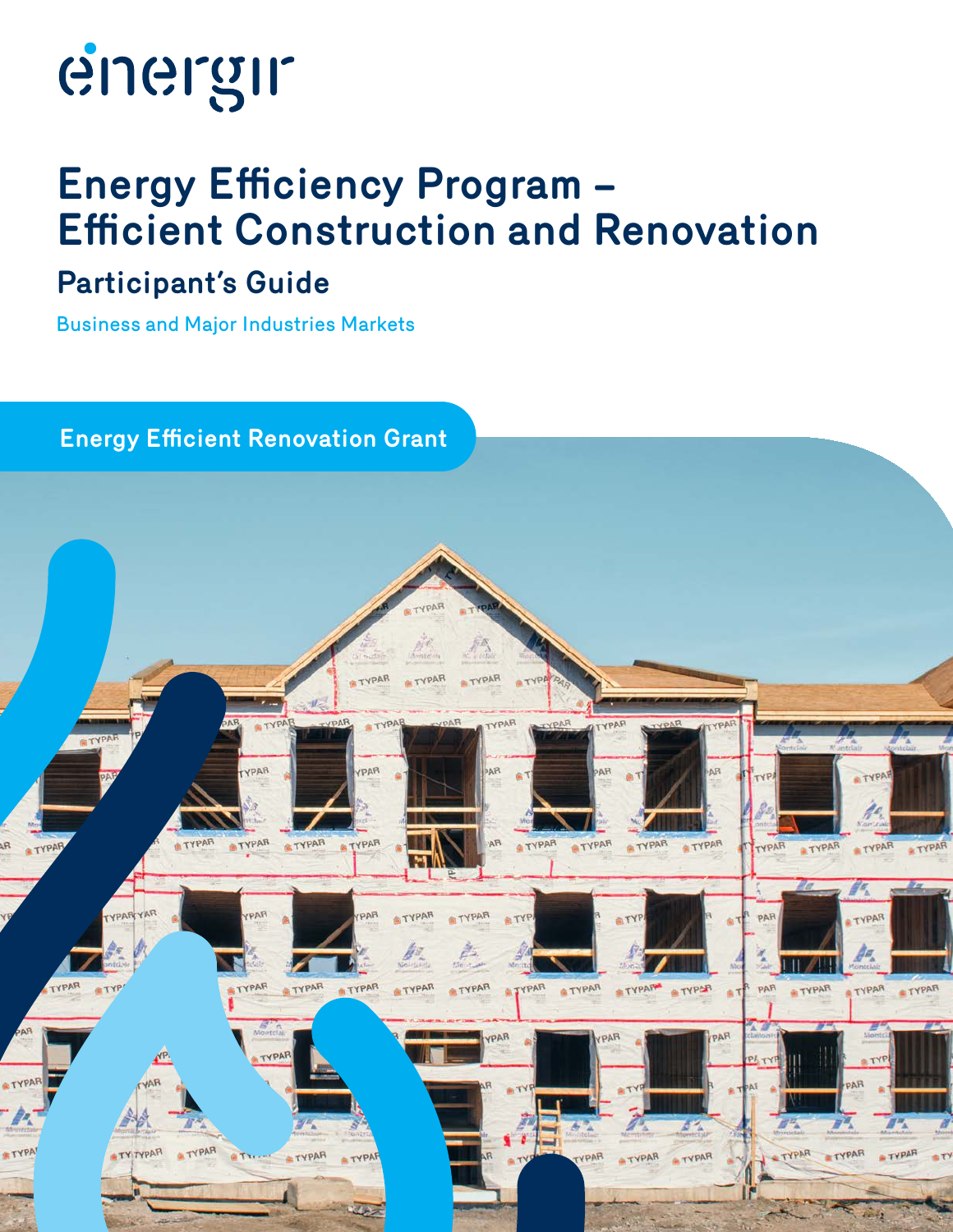# documents.

## **Imagine energy differently**

As part of its Energy Efficiency Plan, Énergir offers several energy efficiency programs to its customers to help them reduce their consumption of natural gas.

The *Participant's Guide* is intended for customers who wish to get a grant for an Energy Efficient Renovation. It explains the steps to follow to make a request for financial assistance as well as the eligibility criteria.

Also included are the forms required to request financial assistance. Énergir encourages participants to submit their applications electronically, along with supporting

> The conditions for participation come into effect on **May 1, 2019**. Énergir reserves the right to modify or terminate the grant at any time without prior notice. Énergir also reserves the right to interpret the terms and conditions of the grant.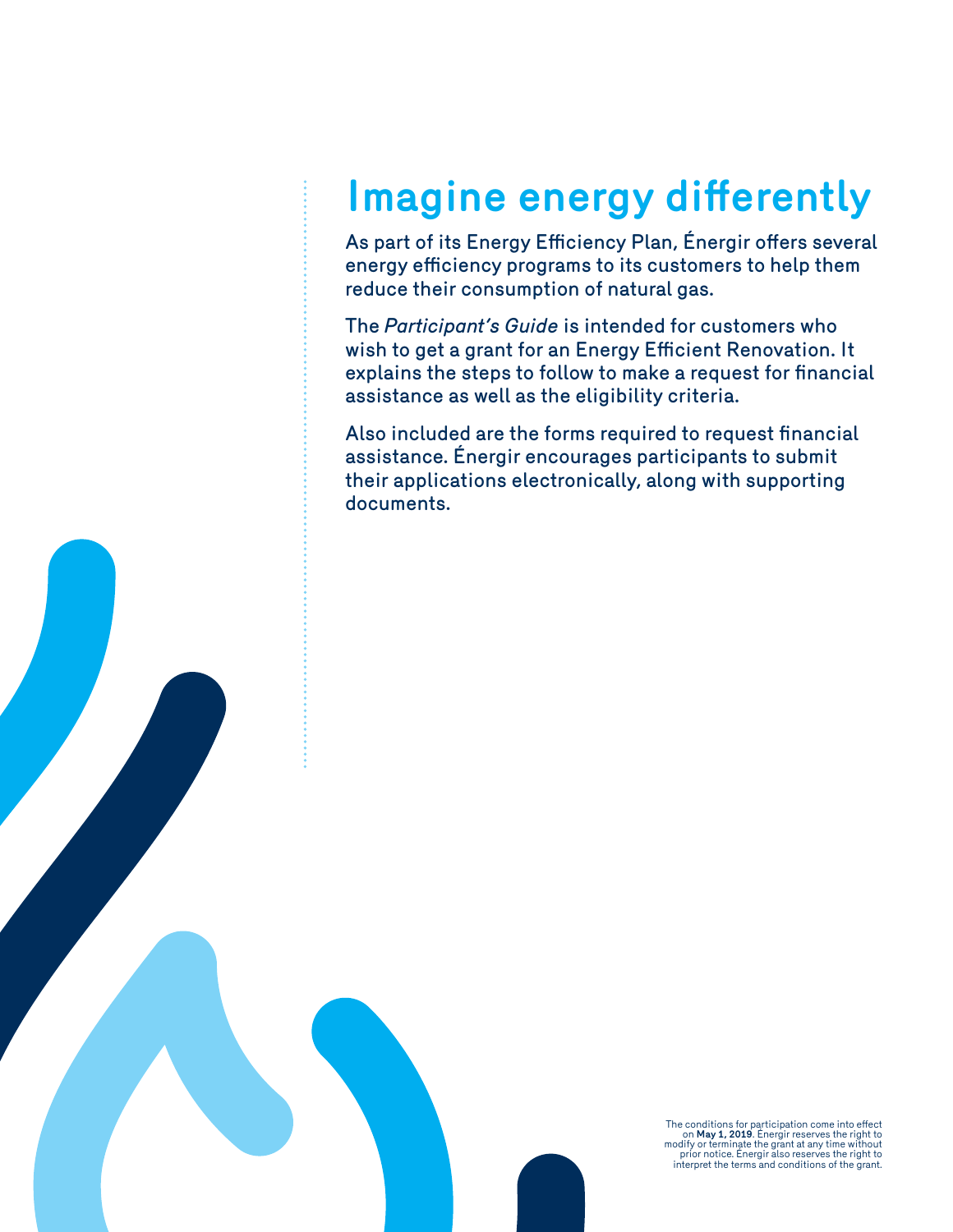#### **Business and Major Industries Markets**



Description and objective<br>Completion steps<br>Forms

#### **For more information, consult:**

- your commercial representative
- the Énergir DATECH team of engineers
- [energir.com](https://www.energir.com/en/)

#### **To submit requests or for any administrative information regarding an application:**

**By e-mail:**

**[energyefficiency@energir.com](mailto:energyefficiency%40energir.com?subject=)**

#### **By mail:**

**Énergir** Energy Efficiency Department 1717 du Havre Montréal, Québec H2K 2X3

**By fax:**

514 598-3700

. . . . . . . . . . . . . . . . . . . .

**By phone:**

514 598-3410

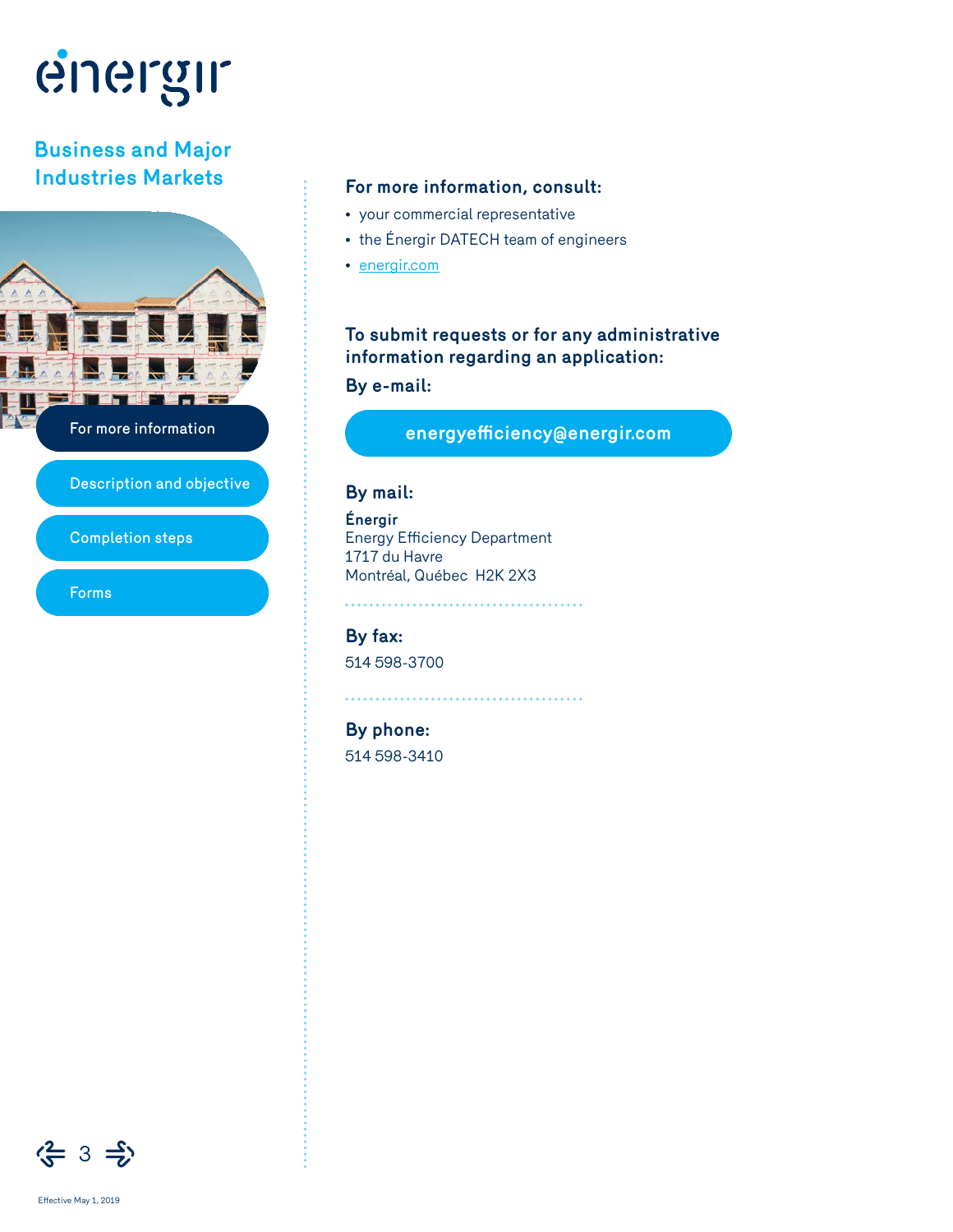#### **Business and Major Industries Markets**



Description and objective

Completion steps

## **Description and objective**

#### This grant is aimed at encouraging the renovation of the building or greenhouse envelope, which will help reduce operating costs and increase their resale value.

To be eligible for the grant, the renovation work must exceed the requirements of the Model National Energy Code for Buildings – 1997 (MNECB) and have a RSI value above 0.44 (R2,5) for window renovation. All renovation works must also comply with the laws and regulations in effect in Québec, particularly those dealing with air quality and environmental protection.

Customers who wish to this grant must complete the appropriate forms included in this guide and submit them to Énergir's Energy Efficiency Department, along with the supplementary documents required.

#### **Multi-tenant buildings – Supplement for Low-Income Households**

Owners of multi-tenant buildings with four or more units, one or more occupied by low-income households, who carry out work eligible for the Energy Efficient Renovation grant may obtain additional financial assistance.

For more details about the Supplement for Low-Income Households Program, please consult Énergir's Internet site at [energir.com/lih-business.](https://www.energir.com/en/business/grants/energy-efficiency-programs/supplement-for-low-income-household/)

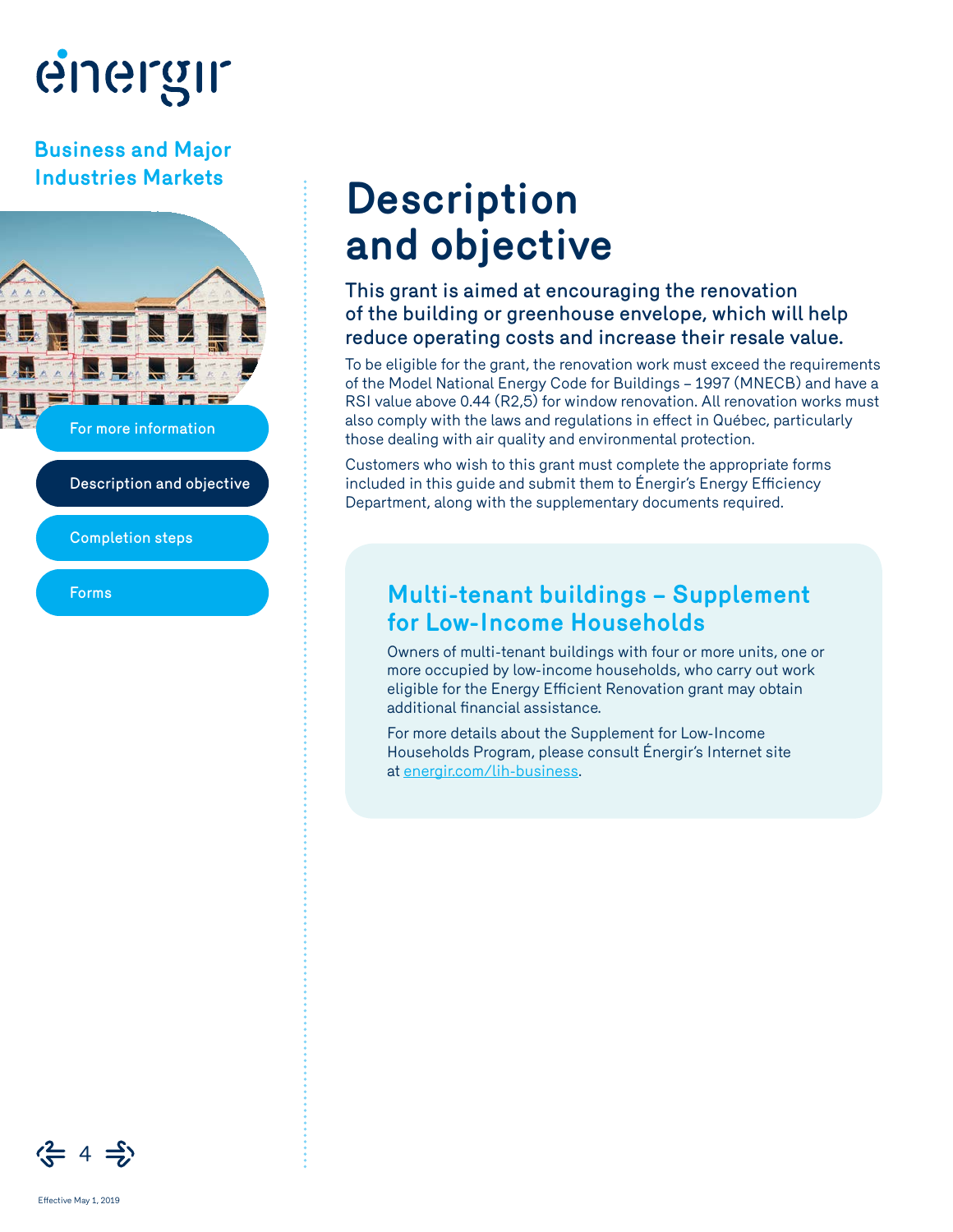#### **Business and Major Industries Markets**



#### Completion steps

#### **Financial assistance**

Énergir will pay financial assistance for the renovation of any building or greenhouse heated by natural gas. The financial assistance is based on the energy savings generated and is determined as follows:1

| <b>Cash back</b><br>$(*/m3$ of natural gas saved) |
|---------------------------------------------------|
| 50                                                |
| 60                                                |
| 70                                                |
| 80                                                |
| 90                                                |
|                                                   |

For buildings with annual natural gas consumption **below** 150,000 m3, the maximum financial assistance is \$40,000 per account number served with natural gas.

For buildings with annual natural gas consumption **above** 150,000 m3, the maximum financial assistance is \$100,000 per fiscal year.

The amount of financial assistance granted may not exceed 50% of the investment costs.

Requests for less than \$500 are not eligible.

#### **Contribution from other organizations**

Any participant who is covered by another financial assistance for this project agrees to advise Énergir of any amount received or to be received from energy distributors or government organizations for the same project. Énergir will pay the customer the Energy Efficient Renovation Grant, minus an amount based on the contributions from other organizations for the same project, so that the percentage paid by the participant represents at least 25% of the costs related to the project.



<sup>1</sup> The percentage of energy savings is calculated based on the annual reference consumption for heating.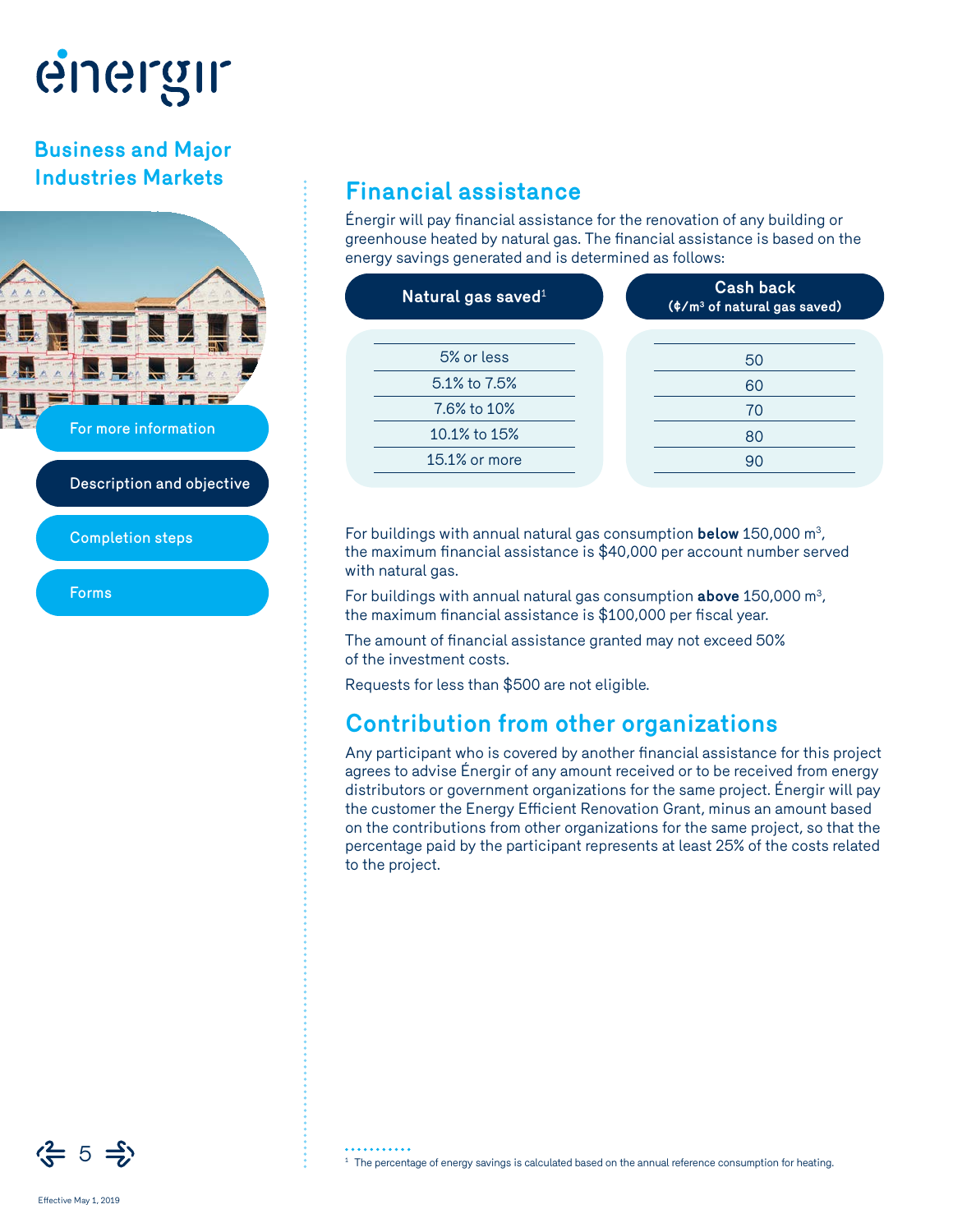#### **Business and Major Industries Markets**



Description and objective

Completion steps

#### **Eligibility criteria**

**1. The grant is intended for current and about-to-be Énergir customers.**<sup>2</sup>

The eligible activity sectors are:

- commercial sector;
- multi-tenant building with four or more units;
- institutional sector;
- industrial sector.

#### **2. The renovations must be to the building envelope.**

Renovation projects submitted must aim to improve the building or the greenhouse envelope. The work covered by this grant includes:

- insulating the building;
- replacing the windows;
- sealing the building (elimination of air leaks);
- installing thermal screens for greenhouses.

#### **3. The renovation work must achieve an efficiency rating above MNECB – 1997.**

Renovation projects submitted must exceed the minimum requirements, which are as follows:

| <b>Roofs</b>                                                                            |                                                                                                                    |          |                                                                          |  |
|-----------------------------------------------------------------------------------------|--------------------------------------------------------------------------------------------------------------------|----------|--------------------------------------------------------------------------|--|
| Type I                                                                                  | <b>Type II</b>                                                                                                     |          | <b>Type III</b>                                                          |  |
| Roofs with attics<br>(lots of space for insulation<br>between the ceiling and the roof) | Beams with parallel<br>joists and truss roofs<br>(little space for insulation<br>between the ceiling and the roof) |          | All other roofs,<br>for example, concrete<br>slabs with rigid insulation |  |
| RSI 8.3 R 47.3                                                                          | RSI 4.3 R 24.7                                                                                                     |          | RSI 3.4 R 19.6                                                           |  |
| Walls                                                                                   |                                                                                                                    |          | <b>Windows</b>                                                           |  |
| <b>All types</b>                                                                        |                                                                                                                    |          | <b>All types</b>                                                         |  |
| <b>RSI 3.3</b><br>R 18.9                                                                |                                                                                                                    | RSI 0.36 | R 2.0 until May 31, 2019                                                 |  |
|                                                                                         |                                                                                                                    |          | RSI 0.44 R 2.5 from June 1, 2019                                         |  |

<sup>2</sup> Note: For those about to become customers, the financial assistance will be paid when a contract has been signed with their commercial representative and an Énergir account number has been assigned.

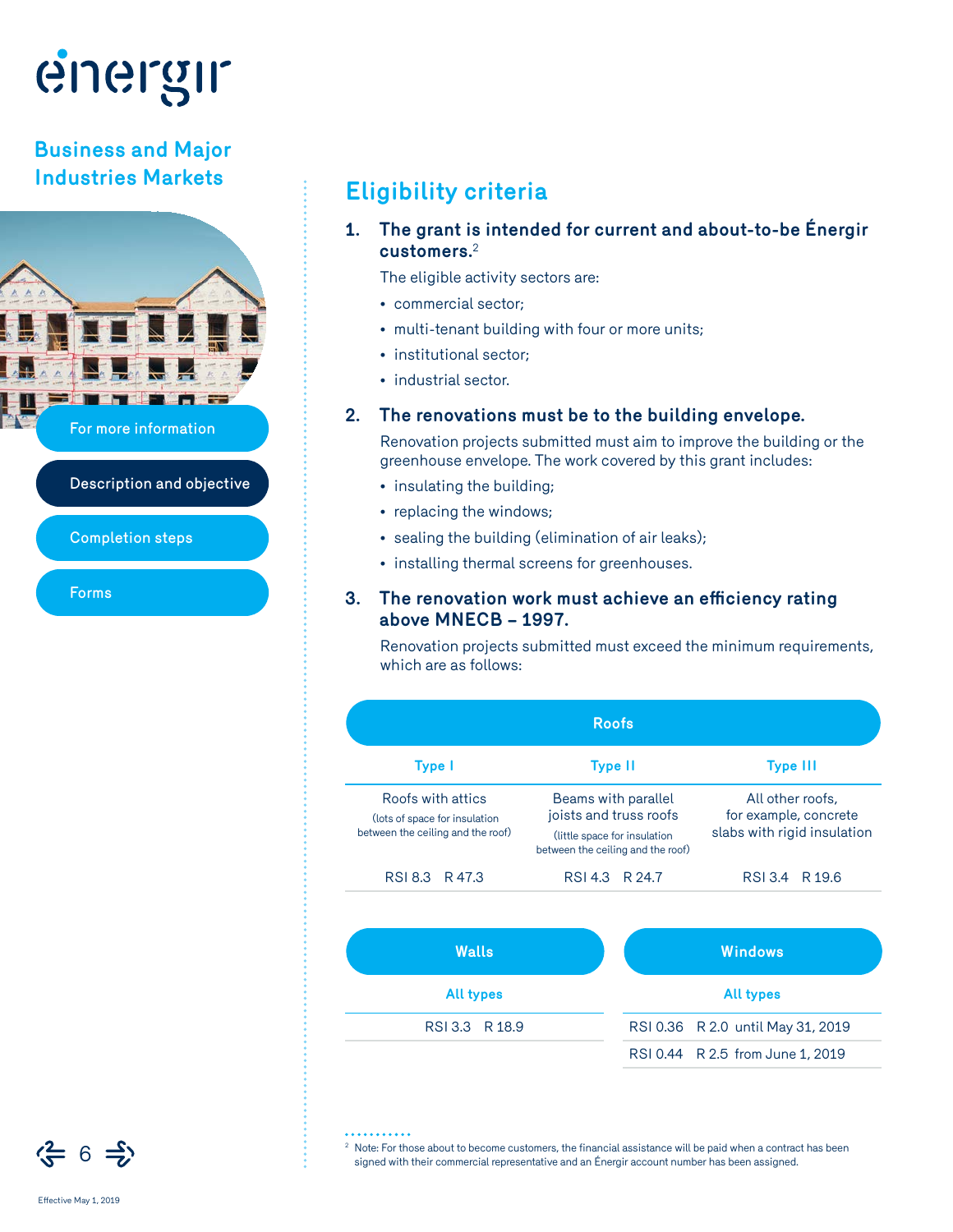#### **Business and Major Industries Markets**



Description and objective

Completion steps

#### **4. In some cases, the determination of the energy savings must be made by an engineer.**

For certain measures, it will be mandatory to consult an engineer. The role of the engineer will be to provide Énergir with the calculations of the energy savings that will be generated by the project.

Consulting an engineer will be required in the following cases:

- any project that involves sealing the building;
- any project that involves installing thermal screens for greenhouses;
- where a customer with annual consumption of  $150,000$  m<sup>3</sup> or more wants renovation work done on the whole building.<sup>3</sup>
- any project that involves a building with a fenestration<sup>4</sup> rate over  $40\%$ .

The role of the engineer will be to provide Énergir with the calculations, as well as the energy savings generated by the project.

Énergir invites engineers to consult the [Guide for Preparation of Energy](https://www.energir.com/~/media/Files/Affaires/EE_Programmes/Renovation_ecoenergetique/PE233_Renovation_guide-economies_ANG)  [Savings Evaluation Report,](https://www.energir.com/~/media/Files/Affaires/EE_Programmes/Renovation_ecoenergetique/PE233_Renovation_guide-economies_ANG) which details the information Énergir needs to analyze the file submitted.

The calculation must be accompanied by the duly completed **Summary of Measures covered by Request for Financial Assistance (Form III)**.

- **5. Renovation work that involves sealing or compartmentalizing the building (eliminating air leaks) must be carried out on the whole building.**
- **6. Measures that do not require any expenditure on either products or equipment are not eligible.**
- **7. The request for financial assistance must be sent to Énergir before any work is started on the renovation project.**

Énergir must receive the **Declaration of Intent (Form I)** before work is started. Énergir considers the start of work as the date the first contract is signed for carrying out any of the work involved in the renovation project.

- $3\,$  If work is to be done on just part of a building with an annual consumption of 150,000 m $^3$  or more of natural gas, an engineer does not need to be consulted.
- <sup>4</sup> The fenestration rate is the ratio between the surface area of the doors and windows, including the frames, and the total surface area of the above-ground walls, including the surface area of the doors and windows.

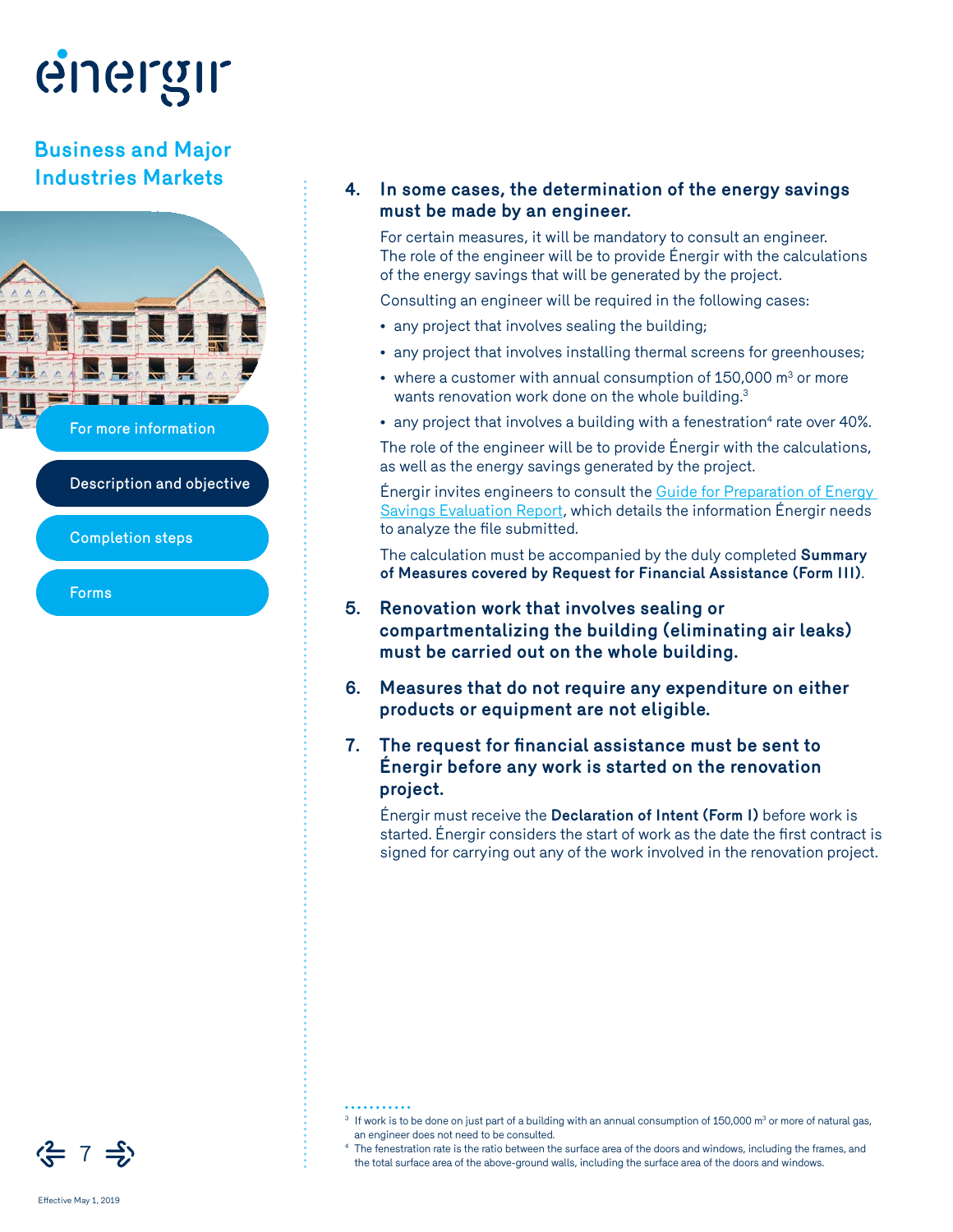## **Energy Efficient Renovation**

#### **Steps to follow (table)**





Effective May 1, 2019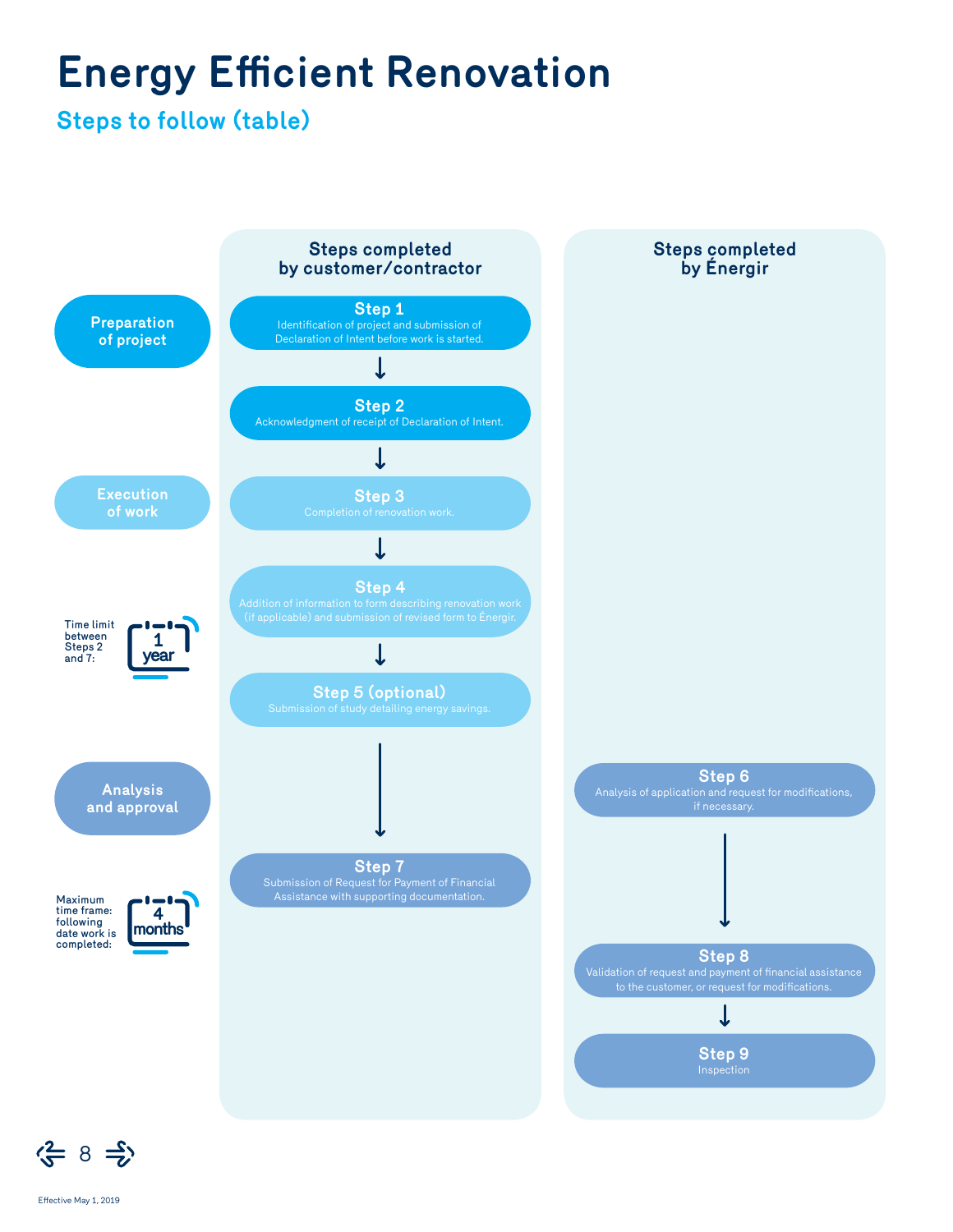#### **Business and Major Industries Markets**



Description and objective

Completion steps

## **Steps to follow**

#### **Step 1**

#### **Submission of Declaration of Intent to Énergir**

The grant is intended for current and about-to-be Énergir customers who want to improve energy performance by carrying out energy efficient renovations to their building(s).

To participate, the customer must send Énergir a **Declaration of Intent (Form I).**

In the Declaration of Intent, the customer acknowledges having read and agreed to the grant's eligibility criteria.

#### **Step 2**

#### **Acknowledgment of receipt of Declaration of Intent**

From the date acknowledgement of receipt of the Declaration of Intent is sent, the customer has one year to carry out the renovation work and submit the Request for Payment of the Financial Assistance (Step 7).

#### **Step 3**

#### **Completion of renovation work**

The customer carries out the work and must advise Énergir in the event that the time frame cannot be respected. Beyond that date, Énergir reserves the right to refuse to pay the financial assistance.

#### **Step 4**

#### **Submission of form describing the renovation work**

Once the work has been completed, the customer must complete and submit the **Description of Renovation Work (Form II).**

#### **Step 5**

#### **Submission of study detailing the energy savings (optional step)**

Some measures<sup>5</sup> must be quantified by an engineer. The role of the engineer is to provide Énergir with the calculations of the energy savings that will be generated by the project.

Énergir invites engineers to consult the Guide for Preparation of Energy Savings Evaluation Report, which details the information Énergir needs in order to analyze the file submitted.



<sup>5</sup> The measures covered are outlined in point 4 of the Eligibility criteria (page 7).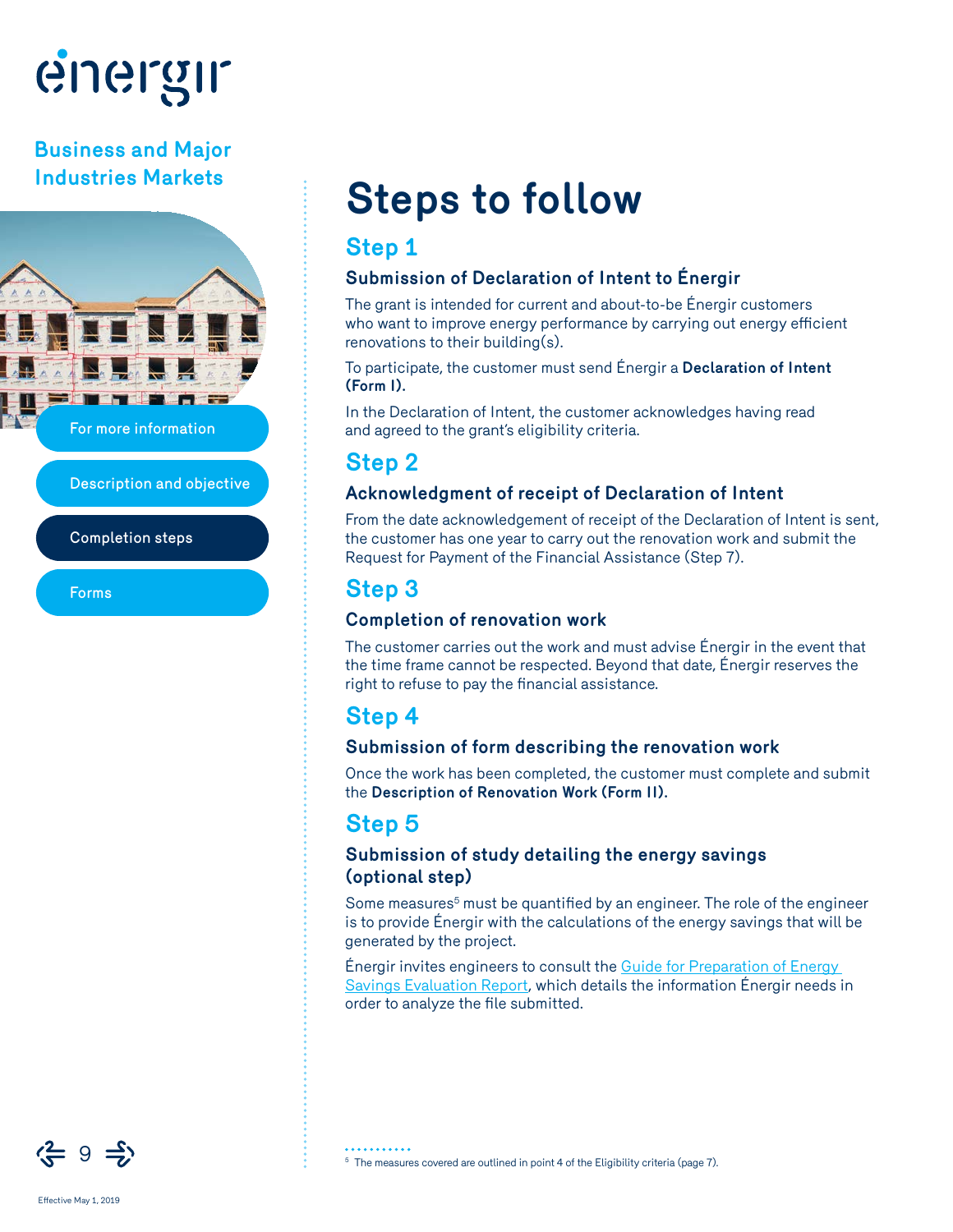#### **Business and Major Industries Markets**



Description and objective

#### Completion steps

#### **Step 6**

#### **Analysis of file and request for modifications (if needed)**

Énergir analyzes the **Description of Renovation Work (Form II)**, accompanied (if needed) by the analysis carried out by an engineer. Énergir confirms in writing its acceptance (or rejection) of financial assistance as well as the amount granted.

#### **Step 7**

#### **Submission of Request for Payment of Financial Assistance to Énergir, along with supporting documents**

The customer completes the **Request for Payment of Financial Assistance (Form IV)**. The customer must declare any financial assistance that may have been received from other sources of external financing.

The request must be accompanied by the following supporting documents:

- Photographs taken before and after the renovation work;
- A copy of the submission from the contractor;
- A copy of the bills for the renovation work, including the following information:
	- Name and address of customer;
	- Name and address of supplier of goods or services;
- **Summary of Measures covered by Request for Financial Assistance (Form III)**; 6
- Bill addressed to Énergir from the customer claiming the amount of financial assistance, including the applicable taxes (GST & QST).

#### **Step 8**

#### **Validation of Request for Payment of Financial Assistance from the customer, or request for modifications**

Énergir analyzes the file and, if it is considered satisfactory, that is, if it respects the terms and conditions, Énergir advises the customer and issues a cheque.



<sup>6</sup> Form III is only required in the case where an engineer needs to be consulted, as indicated in point 4 of the Eligibility criteria (page 7).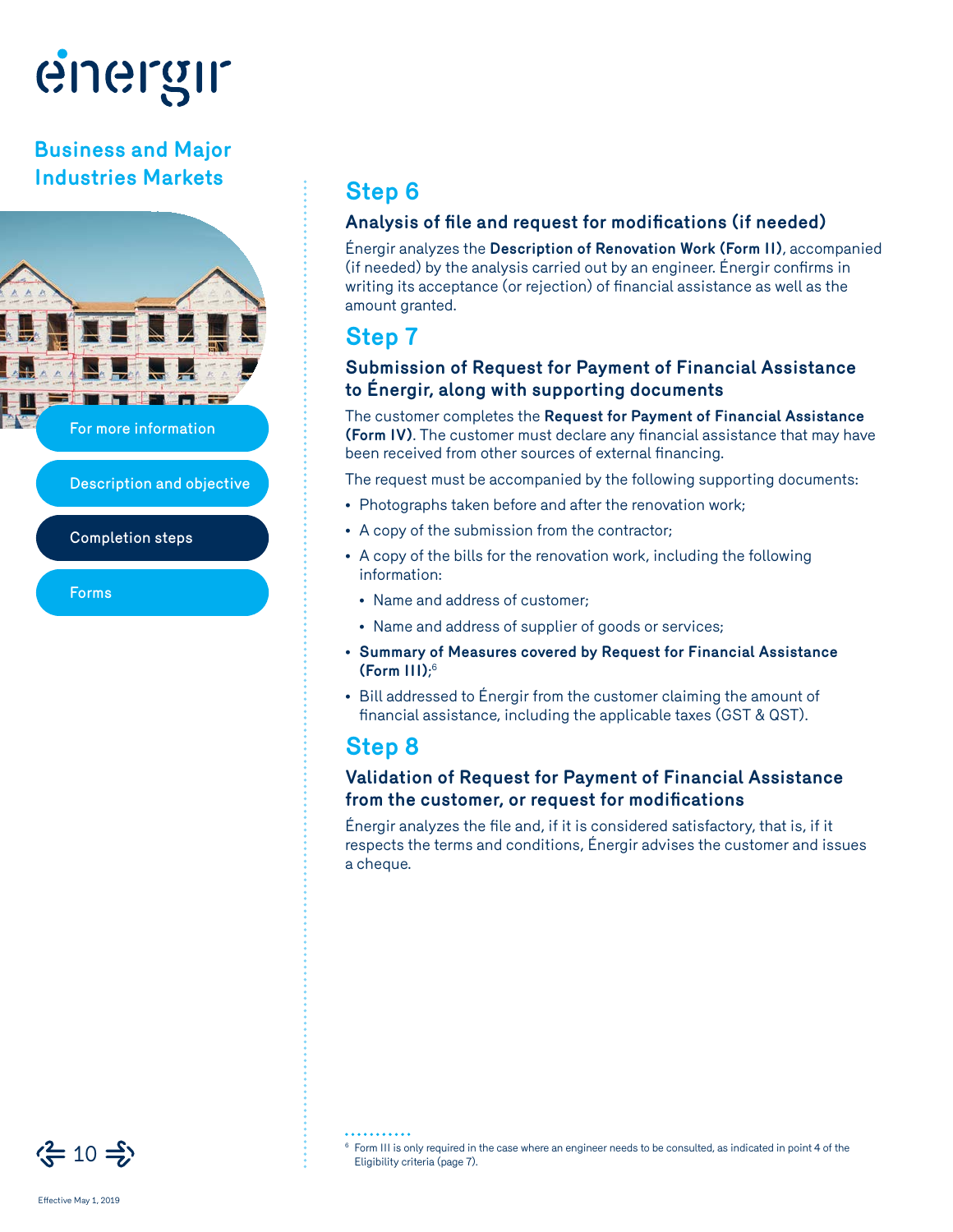#### **Business and Major Industries Markets**



Description and objective

#### Completion steps

#### **Step 9**

#### **Inspection of the work**

An inspection visit in the 12 months following completion of the renovation project is mandatory in cases where the financial assistance received is \$40,000 or more (before taxes). Inspection visits are chosen at random when the amount is lower and Énergir will select the buildings to be inspected and contact the resource-person identified on **Form I** to set a date for the inspection.

Should the inspection determine that some renovations have not been implemented, the customer agrees to immediately reimburse the financial assistance paid by Énergir under this grant.

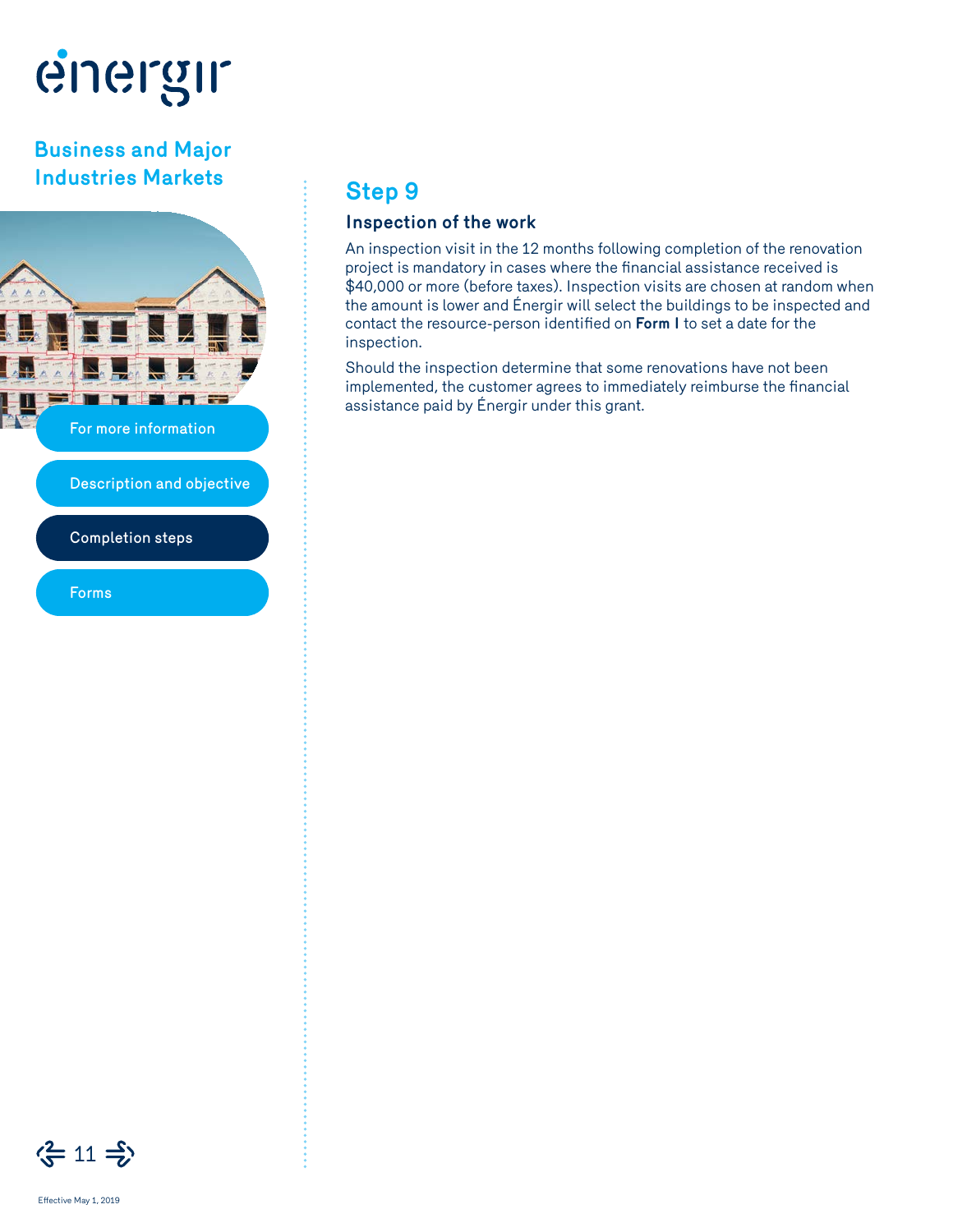#### **Business and Major Industries Markets**



Description and objective

Forms

## **Forms**

If you use **Adobe Acrobat Reader DC** you can complete, send (by e-mail), print, and save the various forms. When you have completed the forms, hit the Send button and you will be directed to an e-mail. You can then write a message and also enclose your other documents before you send the e-mail to Énergir.



In order to avoid any software incompatibility problems that may occur with some files, it is strongly recommended that you download and save the forms on your computer before completing them.



#### **Thermal screens for greenhouses**

If you install thermal screens in a greenhouse that consumes less than  $150,000$  m<sup>3</sup> of natural gas a year and the assessment of energy savings cannot be carried out by an engineer, you need to complete the form below which supplements Form I and Form II. You do not need to complete Form III.

**[Form IIA](http://www.energir.com/~/media/Files/Affaires/EE_Programmes/Renovation_ecoenergetique/PE233_Renovation_FIIA_ANG.pdf)** • Description of Renovation Work that includes Thermal Screens for Greenhouses